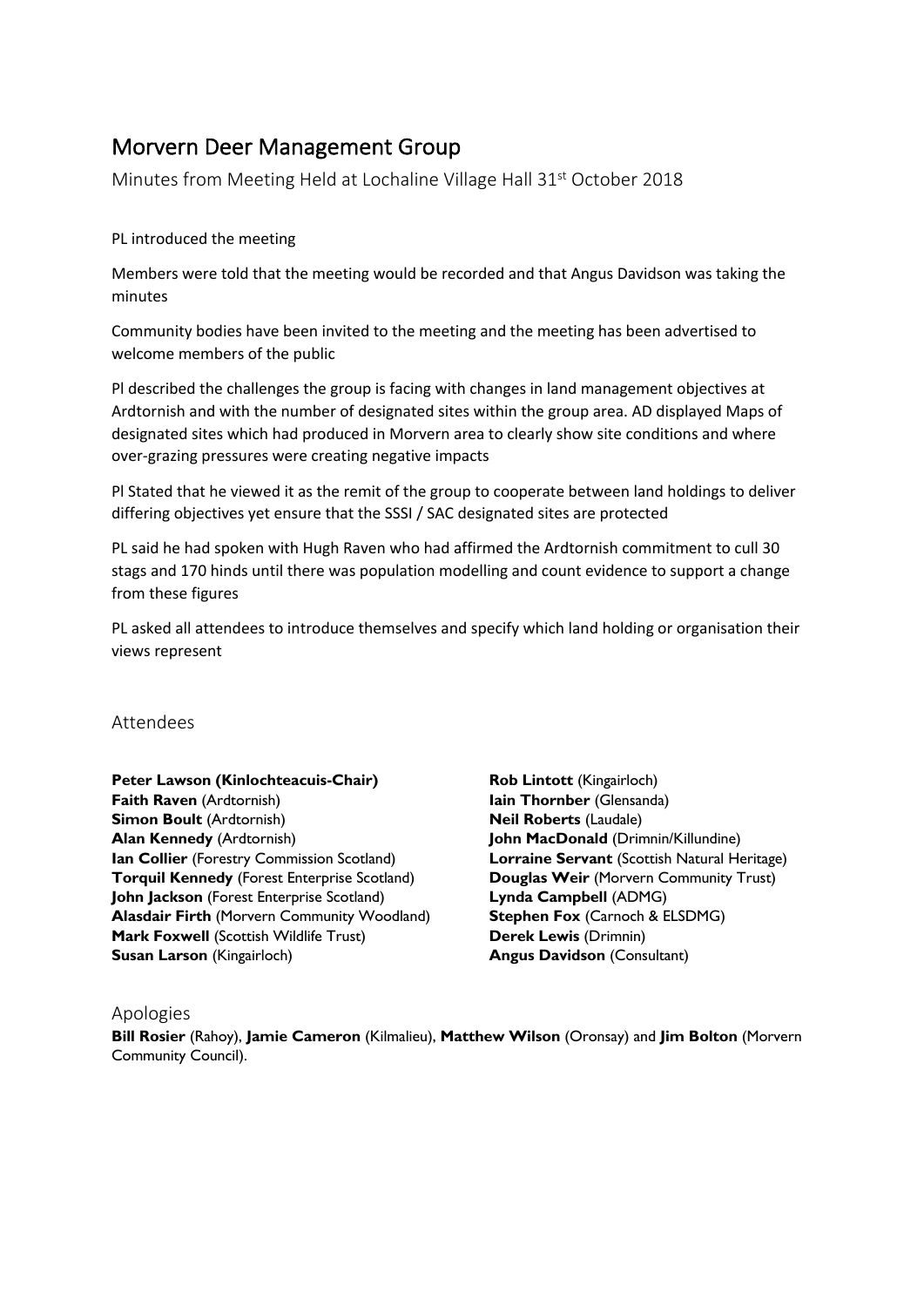| Ι.   | <b>Matters Arising from Previous Minutes</b>                                                                                                                                                                                                                                                                                                                                                                                                                                                                                                                                                                                                                                                                                                                                                                                                                                                                                                                                                                                                                                          | <b>Actions</b> |
|------|---------------------------------------------------------------------------------------------------------------------------------------------------------------------------------------------------------------------------------------------------------------------------------------------------------------------------------------------------------------------------------------------------------------------------------------------------------------------------------------------------------------------------------------------------------------------------------------------------------------------------------------------------------------------------------------------------------------------------------------------------------------------------------------------------------------------------------------------------------------------------------------------------------------------------------------------------------------------------------------------------------------------------------------------------------------------------------------|----------------|
| 1.1. | lain Thorber (IT) corrected item number three, he did not witness 30-40 animals' dead, this<br>was an estimated mortality rate judging by numbers. He also noted that his stated cull of ten<br>stags will be shootable beasts. This has been amended.                                                                                                                                                                                                                                                                                                                                                                                                                                                                                                                                                                                                                                                                                                                                                                                                                                |                |
| 1.2. | IT asked about Scottish Wildife Trust (SWT) mortality figures, Mark Foxwell (MF) had<br>spoken to Steven and there had been no deaths noted.                                                                                                                                                                                                                                                                                                                                                                                                                                                                                                                                                                                                                                                                                                                                                                                                                                                                                                                                          |                |
| 1.3. | IT asked about requested helicopter count flight path data from Graeme Taylor, this has not<br>been returned, Lorraine Servant (LS) will chase up.                                                                                                                                                                                                                                                                                                                                                                                                                                                                                                                                                                                                                                                                                                                                                                                                                                                                                                                                    | LS.            |
| 1.4. | IT asked about scientific justification for further culling on Rahoy, MF said there was<br>justification and noted legal right to cull due to conservation purposes. IT disagreed to which.<br>MF questioned who at Glensanda had expressed the concern over culling on the Reserve.<br>Peter Lawson (PL) noted this has been discussed at previous meetings and concluded this is<br>an issue to be discussed between SWT and Kinlochteacuis.                                                                                                                                                                                                                                                                                                                                                                                                                                                                                                                                                                                                                                        | IT, MF         |
| 2.   | <b>Individual Estates Reporting</b>                                                                                                                                                                                                                                                                                                                                                                                                                                                                                                                                                                                                                                                                                                                                                                                                                                                                                                                                                                                                                                                   | <b>Actions</b> |
| 2.1. | John Macdonald (JM) reported Drimnin cull figures as:<br>6 open hill stags<br>23 in forestry<br>5 out of season stags<br>7 roebuck in woodland, in season<br>Average age on open hill was calculated at $7\frac{1}{2}$ years, clean larder weight was 75kg (13.8)<br>stone). Open hill deer have been at best average condition, believed to have never recovered<br>from difficult winter, dry summer and wet Autumn. JM noted that it was the worst season<br>for weather in living memory, making culling very difficult. Hind numbers are reasonable but<br>there has been a lot of small calves and there is expected mortality which will be taken into<br>consideration on cull figures. No poaching activity.<br>Derek Lewis (DL) reported that there was no notable habitat impact. 40ha has been planted<br>earlier this year and woodland surveys are in process, focusing on designated sites. Further<br>action on restoring designated sites will likely include additional tree planting. This will be<br>going out to public consultation before the end of the year. |                |
| 2.2. | JM reported Killundine culling as follows:<br>8 open hill stags<br>7 stags in enclosed woodland plus 2 roebuck<br>Average age $7\frac{1}{2}$ years and weight slightly higher at 85 kg (17.1 stone) – one particularly<br>heavy at 26.4 stone. Difference to Drimnin due to pine-based woodland stags, overall<br>condition was fantastic. Rut was late and deer were difficult to find in early part of season.<br>Hind cull figures will also consider small calves and mortality.<br>No information on public interest as management is currently static. Noted that audit has<br>been completed, John to check and ensure this is sent to Angus Davidson (AD).                                                                                                                                                                                                                                                                                                                                                                                                                    | JM             |
| 2.3. | Torquil Kennedy (TK) reported the following cull for FCS:<br>46 stags<br><b>II Roebuck</b><br>16 hinds and 18 calves<br>Condition of animals is good/unchanged, proposed hind cull is similar to last year (50-60).<br>Regeneration is present throughout and public interest matters are status quo.<br>Steven Fox (SF) requested at this point that skills and training log could be passed<br>around for all members to fill out.                                                                                                                                                                                                                                                                                                                                                                                                                                                                                                                                                                                                                                                  |                |
| 2.4. | Neil Roberts (NR) reported Laudale culling figures as 47 stags. Average age down to<br>approx. 7yrs and weight 14 stone. Noted major difficulty in finding mature stags and culling                                                                                                                                                                                                                                                                                                                                                                                                                                                                                                                                                                                                                                                                                                                                                                                                                                                                                                   | <b>NR</b>      |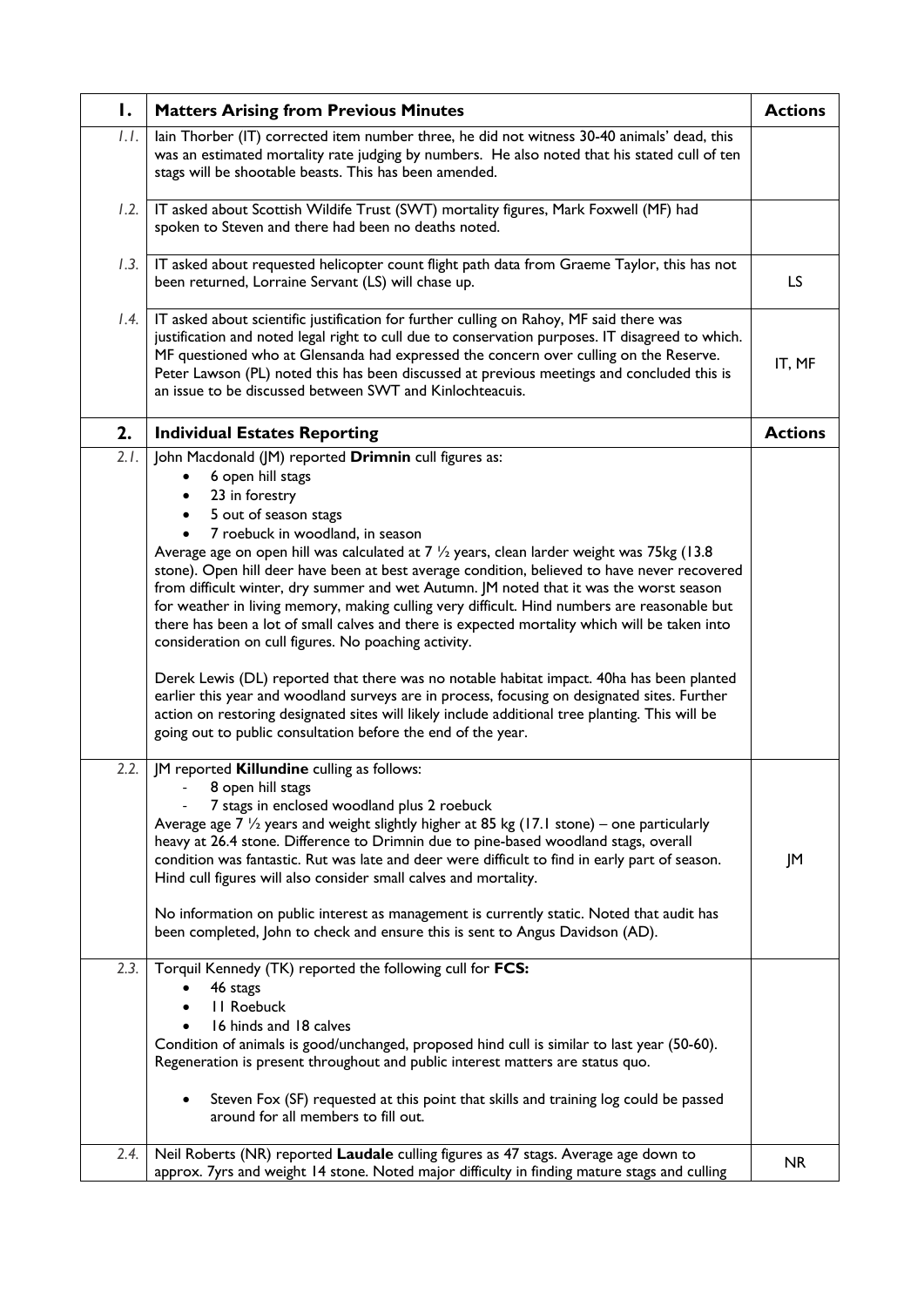|       | these would have left high concentration of young. Agreed most difficult rut, animals not in<br>excellent condition but nothing too concerning. No poaching activity. Proposed hind cull of<br>40-50.                                                                                                                                                                                                                                                                                                                                                                           |           |
|-------|---------------------------------------------------------------------------------------------------------------------------------------------------------------------------------------------------------------------------------------------------------------------------------------------------------------------------------------------------------------------------------------------------------------------------------------------------------------------------------------------------------------------------------------------------------------------------------|-----------|
|       | Best practice habitat monitoring is being completed in SSSI, but no time to do elsewhere -<br>NR to return this data to AD.                                                                                                                                                                                                                                                                                                                                                                                                                                                     |           |
| 2.5.  | IT reported Glensanda culling as: 8 stags of average age 8, no weights as broken scales,<br>waiting on larder weights from butcher. Proposed hind cull of 25 but will adapt as noted high<br>mortality.                                                                                                                                                                                                                                                                                                                                                                         |           |
|       | No public interest activity as such, habitat monitoring information is pending from a<br>consultant but plots have been established - this information to be returned to SF or AD<br>when obtained.                                                                                                                                                                                                                                                                                                                                                                             | IT        |
| 2.6.  | Rob Lintott (RL) reported Kingairloch cull figures as 32 stags including one in enclosed<br>woodland, split was 11 in south and 20 in north. Average age of 8 and 82kg larder weight.<br>Agreed that stags were thin on the ground in early season but shot stags in good condition.<br>No poaching activity. Proposed hind cull of around 55. Habitat monitoring will be using same<br>plots and information and will be fed to AD.                                                                                                                                            |           |
|       | Susan Larson (SL) illustrated public interest; four staff have been put through spraying<br>training and two through sit-in ATV (argo) course. Finishing the hydro has given easier access<br>to hill for deer extraction and walking. Hill walkers have been discouraged through the<br>season, though many have ignored signs.                                                                                                                                                                                                                                                |           |
| 2.7.  | SF reported that in Carnoch there were 12 stags shot, 4 of which were truly on open hill<br>and the rest in woodland. Condition was fairly good, but heads were not as heavy as<br>previously. Agreed that there wasn't so many to be seen on ground. No poaching activity.<br>Weight not summarised but is on return sheets. SF using guidance from this meeting to<br>determine hind cull, more hinds are present due to opening woodland - on this basis 15-20<br>culled plus calves.                                                                                        |           |
|       | Discussion with lain Collier (IC) took place re input planting, working with agent but has<br>gone quiet, will chase. Planting will only include small areas of infill in what was existing<br>woodland so should not have negative effects.                                                                                                                                                                                                                                                                                                                                    | <b>SF</b> |
|       | Habitat monitoring has been completed and input on SNH spreadsheet. Summarised data<br>showed generally light to moderate impact with 6% of plots heavy pressure. Heather<br>presence 93% and light to moderate trampling. Data to be sent to AD.                                                                                                                                                                                                                                                                                                                               |           |
| 2.8.  | PL reported Kinlochteacus figures. 7 stags shot in good condition, largest stag 18 stone.<br>Noted more than usual with broken antlers. Also agreed on late rut and shortage of stags<br>untill end of season and no poaching activity. Proposed hind cull of 10-15 plus 10 on SWT                                                                                                                                                                                                                                                                                              |           |
|       | Public interest included 3 sit-in and sit-astride ATV training plus an additional trained hunter<br>guest. Deer management in collaboration with SWT. Peatland survey completed and working<br>towards farm environmental plan including woodland grazing, moorland management,<br>peatland restoration, ancient woodland management and salt marsh management. Ongoing<br>eradication of ragwort and Japanese knotweed, both under control. No rhododendron but<br>supporting eradication on access to Carna. Heightened awareness to guests on Lymes<br>disease and no RTA's. |           |
| 2.9.  | SL passed on that Bill Rosier listed 24 stags and one roebuck shot on Rahoy.                                                                                                                                                                                                                                                                                                                                                                                                                                                                                                    |           |
| 2.10. | Morvern Community Woodland: There has been nothing shot for years due to<br>neighbouring FCS. Noted Chalara effect on ash has been bad and other species will be<br>required to regenerate.                                                                                                                                                                                                                                                                                                                                                                                     |           |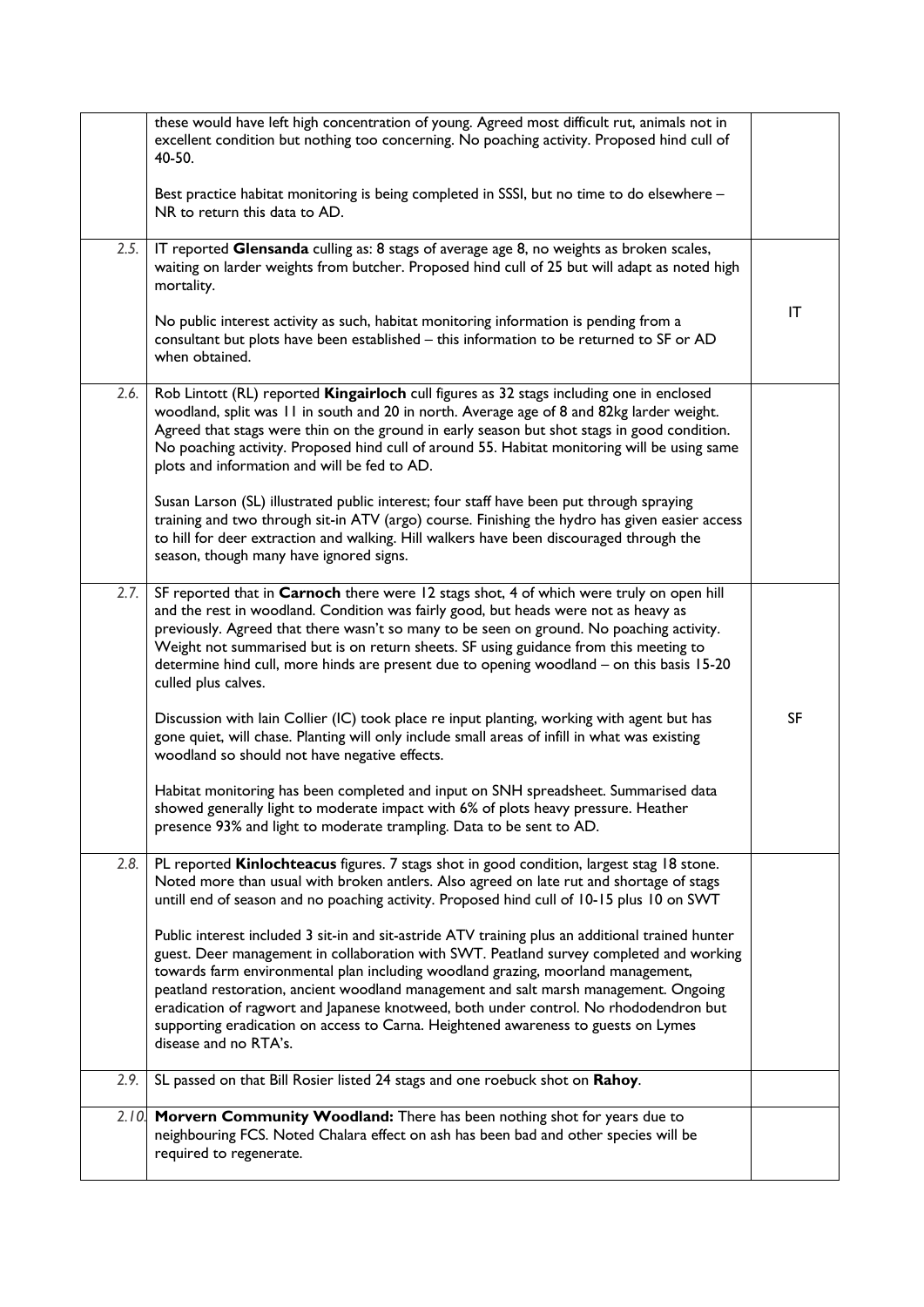|      | <b>Other</b>                                                                                                                                                                                                                                                                                                                                                                                                                                                                                                                                                  |                |
|------|---------------------------------------------------------------------------------------------------------------------------------------------------------------------------------------------------------------------------------------------------------------------------------------------------------------------------------------------------------------------------------------------------------------------------------------------------------------------------------------------------------------------------------------------------------------|----------------|
|      | 2.11. SF questioned promotion of Peatland Restoration. Alan Kennedy (AK) noted one completed<br>site and two ongoing on Ardtornish. Lorraine Servant (LS) noted there will be funding<br>available and Peatland Action website is very informative. PL mentioned incorrect<br>applications will not be amended, LS responded that application is light touch and peatland<br>funding easier to obtain in comparison to others.                                                                                                                                |                |
|      | 2.12. SF questioned if trying not to shoot calves was a sensible suggestion. NR commented lots of<br>poor calves on west of Laudale, has seen strong ones but generally shooting yeld hinds.                                                                                                                                                                                                                                                                                                                                                                  |                |
|      | It was agreed amongst several members that hinds were less present during rut, less held by<br>stags than usual. IT noted that hinds have been in such poor condition there is suggestion<br>they will be rejected by game dealer.                                                                                                                                                                                                                                                                                                                            |                |
|      | $2.13$ . It was identified within the group there was one RTA in which a stag was killed on the road.                                                                                                                                                                                                                                                                                                                                                                                                                                                         |                |
| 3.   | <b>Ardtornish Report and Long Term Forestry Plan</b>                                                                                                                                                                                                                                                                                                                                                                                                                                                                                                          | <b>Actions</b> |
| 3.1. | Simon Boult (SB) reported there were 27 open hill stags shot plus 2 enclosed on<br>Ardtornish. Condition was not bad, average weight 15 stone and average age 10. Also<br>agreed on difficult rut.                                                                                                                                                                                                                                                                                                                                                            |                |
|      | AK stated whole estate habitat monitoring was done in 2017 and sent to Angus but more is<br>planned. Woodland will probably be done in coming winter and Upland next year or 2020,<br>aiming for 3-5 year interval. Around 160 plots overall and programme to update these over<br>coming years.                                                                                                                                                                                                                                                              |                |
|      | Ardtornish is in year 1 of the reduction cull. At present there is over 1,100, recognised from<br>2018 helicopter count and 2016 walk-over. Ambiguity between breakdown of stags and<br>hinds. Working towards a population of 300 stags and 300 hinds to reduce from 8 deer per<br>$km2$ to just under 5 deer per $km2$ – aiming to achieve by 2021. Cull has been split between<br>east and west, population figures have gone up from original aim of 3-4 per $km^2$ .                                                                                     |                |
|      | Phase I new native woodland planning is $\frac{3}{4}$ of the way through, the end of the year (or start<br>of next) will see an additional 198 ha enclosed, 128 of which will be planted. There is<br>consultation of phase two for next year, a further 667 ha will be enclosed of which 200 ha<br>will be new planting and 100ha of existing woodland will be protected for regeneration.                                                                                                                                                                   |                |
|      | The farm is also trying to reduce grazing impact from sheep numbers. 2 hirsels and those on<br>the SWT Reserve have been cleared, some have also been enclosed in hill park. Phase one<br>could be considered as complete, further reductions will likely take place in future but no<br>timescales as of yet. Also reducing cattle numbers to improve riparian habitats, 90 cows now<br>wintering in East Lothian and 30 breeding cows have been sold. Also likely to be reduced in<br>future, but currently recruiting new farm manager before progressing. |                |
| 3.2. | AK discussed responsibility of legacy woodland and designated sites, long term forestry plan<br>(LTFP) underway and looking at funding options. Assessments of the impact of sheep<br>removal are being undertaken as well as habitat monitoring, bird surveys and insect<br>monitoring. The started program of monitoring should see changes due to deer density                                                                                                                                                                                             |                |
|      | PL raised the possibility of re-fencing of designated woodland sites. AK believes it's unfeasible<br>to reinstate ring fence and may look at compartmentalising and enclosing areas within. AK<br>detailed that fencing will depend on grant funding which will depend on the LTFP. PL noted<br>that discussion with other member's favoured fencing and questioned likely fenced acreage.<br>AK determined as follows:<br>Currently 762ha of tight fence, another 667ha will be added.                                                                       |                |
|      | 600ha or so of porous fencing which needs addressed but again will depend on<br>funding.<br>AK concluded that fencing cannot be determined until LTFP completed and funding applied                                                                                                                                                                                                                                                                                                                                                                           |                |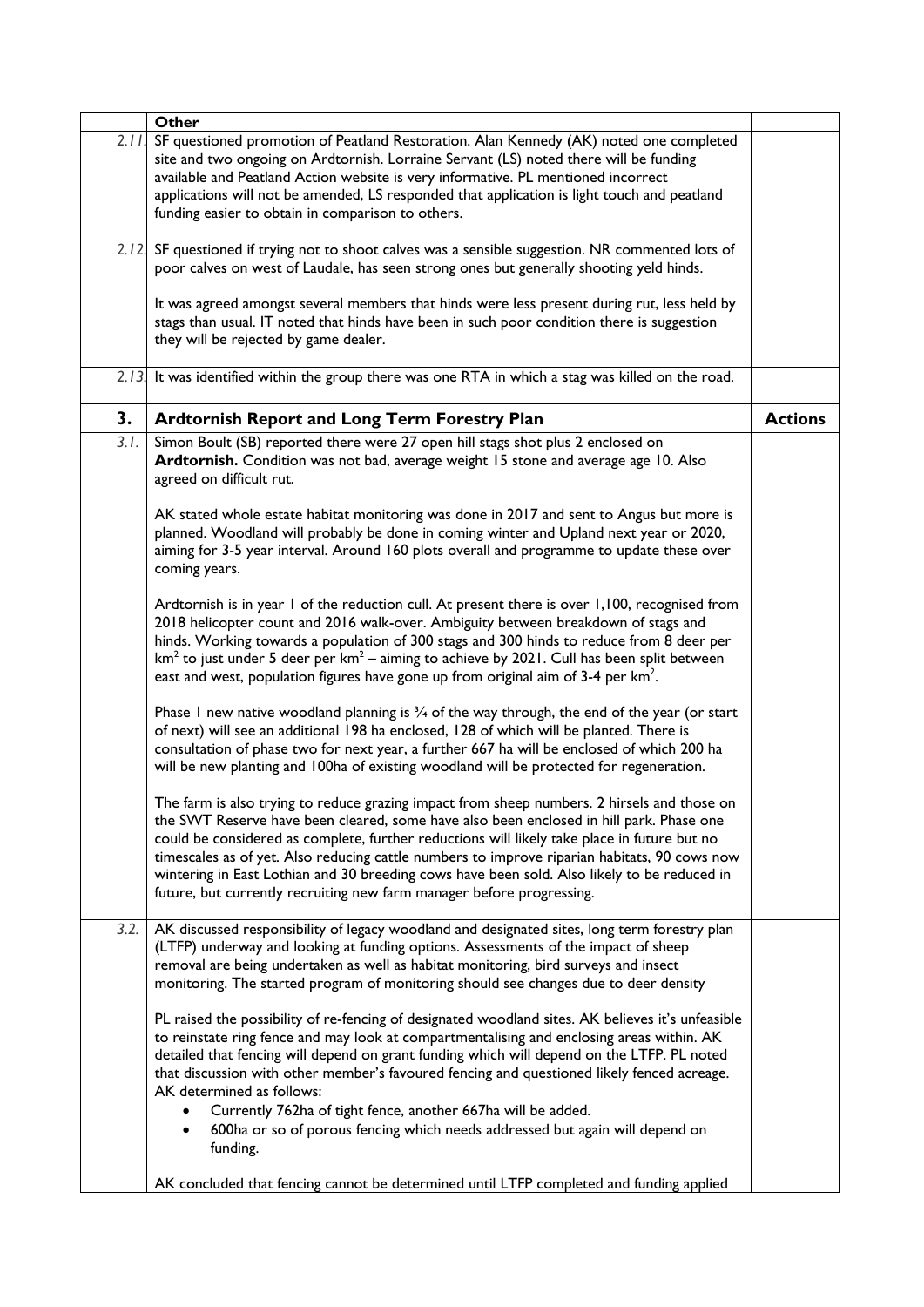|      | for, though noted Ardtornish cannot privately fund. IT and possibly others agreed they<br>would support. AK stated they are working on repairs though fences are under pressure, it<br>is not in their interest to shoot further increased numbers so fencing will be the preferable<br>option.                                                                                                                                                                                                                                             |                |
|------|---------------------------------------------------------------------------------------------------------------------------------------------------------------------------------------------------------------------------------------------------------------------------------------------------------------------------------------------------------------------------------------------------------------------------------------------------------------------------------------------------------------------------------------------|----------------|
| 3.3. | DL asked about feedback on public consultation, AK stated Hugh is dealing with this so he<br>cannot answer but believes there has been positive response.                                                                                                                                                                                                                                                                                                                                                                                   |                |
|      | It was agreed that feedback on responses is in the public interest. Several members also<br>agreed that it was difficult to answer consultation questions having only seen the strategy<br>document not the full report. PL determined a publication giving a summary of responses and<br>Ardtornish' action plans would be most suitable. AK will speak to Hugh Raven regarding this<br>and feedback to the group.                                                                                                                         | AK             |
| 3.4. | PL mentioned a lack of updated Ardtornish deer management plan, AK expressed this will be<br>included in LTFP.                                                                                                                                                                                                                                                                                                                                                                                                                              |                |
|      | PL queried how the group feel that cull figures are being given after cull has begun. SL<br>expressed concern over importance of collaborating between estates and the not having<br>information about effects on Kingairloch, (which wishes to remain sporting). PL expressed<br>that Rory Putman (RP) will not complete population model until appropriate data has been<br>sent, this should hopefully be completed before 2019 stag season. PL echoed RP's comment<br>that cull numbers allow for export which should mitigate affects. | AK, SB, SL     |
|      | SL expressed further concern over sub-group split and culling numbers in Ardtornish south.<br>SB expressed he this must be determined by Raven family as he is only doing as instructed.<br>PL concluded that sub-group meeting would be appropriate for this.                                                                                                                                                                                                                                                                              |                |
| 3.5. | LS queried timescale of LTFP, IC determined only a few verifications required and should be<br>on public register in a couple of weeks.                                                                                                                                                                                                                                                                                                                                                                                                     |                |
| 3.6. | Overall agreement on importance of obtaining data for RP's population model. PL noted<br>members in open hill range have agreed jointly fund, LS confirmed SNH will try to obtain<br>data for those that don't participate in group.                                                                                                                                                                                                                                                                                                        | LS.            |
| 4.   | <b>Hill Sheep</b>                                                                                                                                                                                                                                                                                                                                                                                                                                                                                                                           | <b>Actions</b> |
| 4.1. | SL noted the difficulty with Ardtornish sheep on Kingairloch and problems during stalking. IT<br>also mentioned issues at Glensanda. Alan apologised and will endeavour to solve this.                                                                                                                                                                                                                                                                                                                                                      | AK             |
| 4.2. | PL discussed sheep reduction map to be created by Angus and current holes in data. SL will<br>ask Jamie Cameron for Kilmaleau data.                                                                                                                                                                                                                                                                                                                                                                                                         | <b>SL</b>      |
| 5.   | <b>Proposed Deer Count 2019</b>                                                                                                                                                                                                                                                                                                                                                                                                                                                                                                             | <b>Actions</b> |
| 5.1. | SB and NR to organise count, determined likely in March/any time after the hind season<br>ending. PL requested to be kept in the loop. SB noted it will likely be short notice as it can't<br>be determined far in advance.                                                                                                                                                                                                                                                                                                                 | SB/NR          |
| 5.2. | IT questioned requirement of count and accuracy of previous of count. LS noted there is no<br>reason count figures should not be accurate.                                                                                                                                                                                                                                                                                                                                                                                                  |                |
|      | Agreement from group that spring count is important to see impact of changes at<br>Ardtornish. Further liaising will determine who will assist with counts.                                                                                                                                                                                                                                                                                                                                                                                 |                |
| 5.3. | Members discussed importance of recruitment counts, agreement that full deer counts<br>February/March and sample recruitment count to be completed later on, perhaps May.                                                                                                                                                                                                                                                                                                                                                                   |                |
| 5.4. | SF questioned mortality counts. LS will seek more advice from SNH about this as<br>methodology complicated, but reiterated importance of recruitment counts.                                                                                                                                                                                                                                                                                                                                                                                | LS.            |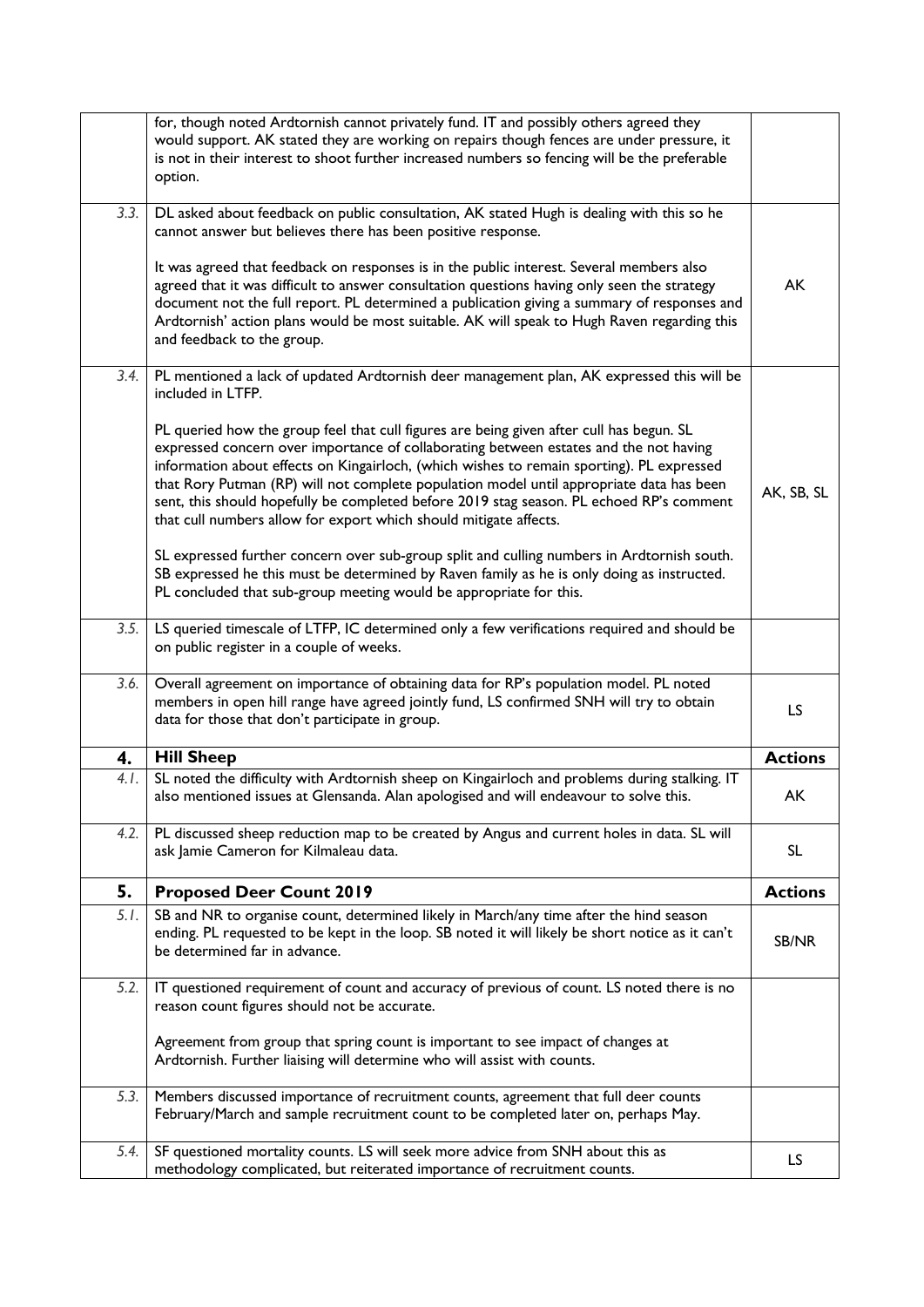| 6.   | <b>Habitat Monitoring Information</b>                                                                                                                                                                                                                                                                                                                                                                                                                          | <b>Actions</b> |
|------|----------------------------------------------------------------------------------------------------------------------------------------------------------------------------------------------------------------------------------------------------------------------------------------------------------------------------------------------------------------------------------------------------------------------------------------------------------------|----------------|
| 6.1. | AD noted; Kinlochteacus, Forestry Commission and Ardtornish data obtained, if further<br>members can share data this would be helpful for progressing with summary maps. VC<br>highlighted as important for future assessments.                                                                                                                                                                                                                                | <b>ALL</b>     |
| 6.2. | LS commented there is need for more woodland habitat monitoring.                                                                                                                                                                                                                                                                                                                                                                                               |                |
|      | PL asked about training from SNH, LS stated no budget for this. Alistair Firth (AF) said there<br>may be funding obtainable, if group were happy to be involved in a trial of sorts - will further<br>investigate options.                                                                                                                                                                                                                                     | AF             |
|      | SF emphasised this will be easier if there is a simpler methodology. Agreed that methodology<br>is complicated, feedback should be given to SNH and training would be useful.                                                                                                                                                                                                                                                                                  |                |
| 6.3. | PL determined need to set targets across group for impact on designated sites.                                                                                                                                                                                                                                                                                                                                                                                 |                |
|      | AD expresses that once baseline data is summarised group should set targets, which may<br>vary between members. Maps show some woodland designated sites are unfavourable.                                                                                                                                                                                                                                                                                     |                |
|      | LS summarised woodland features condition; Morvern Woodlands SAC is primarily on<br>Ardtornish, all unfavourable but should improve in reduction of deer numbers, Sunart SAC<br>also unfavourable.                                                                                                                                                                                                                                                             |                |
|      | On Ben ladain species rich grassland main concern, recent 2015 study of erosion showed<br>feature is in unfavourable condition. PL confirmed sheep have been removed from this area<br>which should have impact.                                                                                                                                                                                                                                               |                |
|      | LS confirmed SNH is not concerned how deer population model is completed, but it will be<br>used to assess how deer will impact Rahoy Hills and coastal woodland.                                                                                                                                                                                                                                                                                              |                |
|      | LS concluded; reduce herbivore impacts on protected areas dependant on habitat. Deer<br>should be reduced to around 10 deer per km <sup>2</sup> in species rich grassland and lower in<br>woodlands. How monitoring will be carried out ongoing will depend on funding, as previous<br>it expensive. Member's monitoring will feed into this. Appropriate population on non-<br>designated ground can be determined once AD has gathered further habitat data. |                |
| 7.   | <b>Economic Aspects</b>                                                                                                                                                                                                                                                                                                                                                                                                                                        | <b>Actions</b> |
| 7.1. | PL requested all members feed-back summary of economic information to AD so this can be<br>included in his part of spring review.                                                                                                                                                                                                                                                                                                                              | ALL            |
| 7.2. | SF noted VC had simple method of summarising this. Asked that SF sends this on.                                                                                                                                                                                                                                                                                                                                                                                | SF             |
| 8.   | <b>Sub-population Areas</b>                                                                                                                                                                                                                                                                                                                                                                                                                                    | <b>Actions</b> |
| 8.1. | Sub-population areas drafted from previous meetings, agreed that RP's tweaks will be<br>allowed. SL requested splitting north and east of Ardtornish figures, PL suggested she should<br>discuss further with Rory.                                                                                                                                                                                                                                            |                |
|      | Agreed that Glencripesdale information is important. LS will take further measures to try to<br>obtain. LS will check for SNH Glencripesdale position on this.                                                                                                                                                                                                                                                                                                 |                |
|      | PL expressed that enclosed properties can give their own models which will be attached to<br>open hill model, or pay in and feed data to Rory to be included. JM expressed he will<br>complete for Killundine and Drimnin then pass onto Rory.                                                                                                                                                                                                                 | SL, LS         |
|      | NR commented that those on the ground should be able to decide certain aspects of<br>population modelling for themselves, also agrees with subgroup division. PL thinks population<br>model is good exercise to be carried out and built on, but will need periodic review and                                                                                                                                                                                 |                |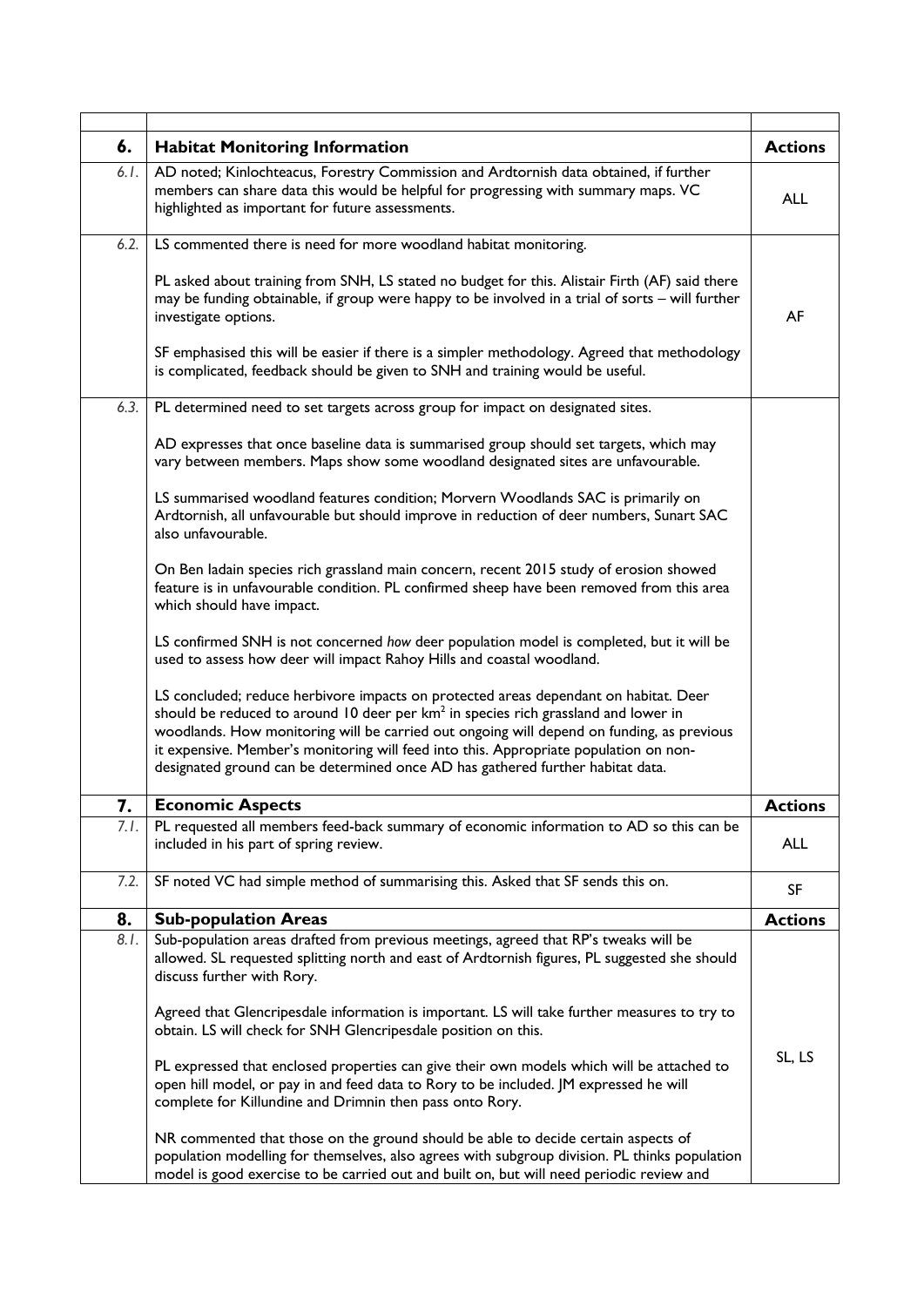|             | updating.                                                                                                                                                                                                                                                                                                                                                                                                                                                                                                                                                                                                                                                                                                                                                                                                                                                                                                                                                                                                                                                                                                                                                                                                                                                |    |
|-------------|----------------------------------------------------------------------------------------------------------------------------------------------------------------------------------------------------------------------------------------------------------------------------------------------------------------------------------------------------------------------------------------------------------------------------------------------------------------------------------------------------------------------------------------------------------------------------------------------------------------------------------------------------------------------------------------------------------------------------------------------------------------------------------------------------------------------------------------------------------------------------------------------------------------------------------------------------------------------------------------------------------------------------------------------------------------------------------------------------------------------------------------------------------------------------------------------------------------------------------------------------------|----|
| 9.          | <b>Association for Deer Management Groups</b>                                                                                                                                                                                                                                                                                                                                                                                                                                                                                                                                                                                                                                                                                                                                                                                                                                                                                                                                                                                                                                                                                                                                                                                                            |    |
| 9.1.        | PL asked Richard Cooke to attend to speak about ADMG role, Linda Campbell (LC) is<br>representing.                                                                                                                                                                                                                                                                                                                                                                                                                                                                                                                                                                                                                                                                                                                                                                                                                                                                                                                                                                                                                                                                                                                                                       |    |
|             | LC summarised that the role is representation at EU, UK, Scottish Parliament and local<br>authority level on all matter relating to the management of deer. They regularly liaise with<br>government organisations and NGO's such as John Muir Trust. Trying to coordinate and give<br>guidance in relation to wild deer. Has input on factors such as best practice guidance and<br>methodology such as habitat monitoring, promoting training of deer managers and<br>coordinated approach to marketing of wild venison, such as Scottish Wild Venison<br>Partnership. Publications and delivery of newsletters. Overall main function is to represent<br>and give a lead to deer management groups in the voluntary approach to deer management<br>that recognises all interests. This should help to raise the bar in group performance in<br>relation to what Scottish government and SNH are expecting. ADMG also assists with<br>funding of health check assessments and the ongoing progress of collaborative deer<br>management. Trying to portray the sector as a well-structured and progressive land-use<br>sector to the government and the general public, which relates well to other land uses and<br>provides positive public interest. | LC |
|             | LC discussed appeals on sporting rates and it was mentioned by some members that they<br>have had generic feedback on appeals, but main appeal meeting date is still set as 4 <sup>th</sup> of<br>December. ADMG to circulate Scottish Land and Estates guidance document.                                                                                                                                                                                                                                                                                                                                                                                                                                                                                                                                                                                                                                                                                                                                                                                                                                                                                                                                                                               |    |
|             | 9.2. PL discussed feedback on deer group organisation; concern over level of fee paid to ADMG.<br>Noted that the notice period for ADMG meetings was short and may be easier at beginning<br>or end of week for those travelling far, rather than a Wednesday. LC expressed that meeting<br>timetable will be updated in the near future.<br>DL articulated there is no evidence of impact of ADMG relevant to funding being paid. LC<br>responded that this is not an easy aspect to measure.                                                                                                                                                                                                                                                                                                                                                                                                                                                                                                                                                                                                                                                                                                                                                           |    |
|             | PL questioned overall revenue of ADMG, LC said this will be circulated at AGM, and there is<br>also a budget document which can be viewed. Concluded that more feedback of what is<br>being achieved from ADMG may be beneficial.                                                                                                                                                                                                                                                                                                                                                                                                                                                                                                                                                                                                                                                                                                                                                                                                                                                                                                                                                                                                                        | LC |
|             | LC stated, her role is entirely voluntary. Richard Cooke and Finlay Clarke are officials, but all<br>others are voluntary. PL summarises that group are generally happy but there are<br>background concerns and it is important these are fed back.                                                                                                                                                                                                                                                                                                                                                                                                                                                                                                                                                                                                                                                                                                                                                                                                                                                                                                                                                                                                     |    |
| 9.3.        | Discussion of subscription fee at £4/stag £2/hind and £1/other. PL asked if non-members are<br>paid for. LC stated that if member drops out group will be liable, but if non-member still<br>provides information this will not be paid for if this is not submitted within cull figures<br>returned to Bidwells. PL determined non-members will not be included going forward. SL to<br>check what has been declared.                                                                                                                                                                                                                                                                                                                                                                                                                                                                                                                                                                                                                                                                                                                                                                                                                                   | SL |
| 0.          | <b>Forestry Commission Scotland</b>                                                                                                                                                                                                                                                                                                                                                                                                                                                                                                                                                                                                                                                                                                                                                                                                                                                                                                                                                                                                                                                                                                                                                                                                                      |    |
|             | 10.1. PL questioned if there is compensatory cull for Beach plantation in Ardtornish LTFP. AK<br>stated it was not that focused but there was within the approval of planting - it is irrelevant<br>as will be included within overall deer reduction.                                                                                                                                                                                                                                                                                                                                                                                                                                                                                                                                                                                                                                                                                                                                                                                                                                                                                                                                                                                                   |    |
|             | 10.2 SL concerned about compensatory cull. PL suggests this should be further discussed at a sub-<br>area meeting.                                                                                                                                                                                                                                                                                                                                                                                                                                                                                                                                                                                                                                                                                                                                                                                                                                                                                                                                                                                                                                                                                                                                       |    |
| $  \cdot  $ | 2019 Spring Review                                                                                                                                                                                                                                                                                                                                                                                                                                                                                                                                                                                                                                                                                                                                                                                                                                                                                                                                                                                                                                                                                                                                                                                                                                       |    |
|             | 11.1 LS explained 35 priorities agreed spread across public interest targets such as designated<br>sites, woodland expansion, group functioning, communication.                                                                                                                                                                                                                                                                                                                                                                                                                                                                                                                                                                                                                                                                                                                                                                                                                                                                                                                                                                                                                                                                                          |    |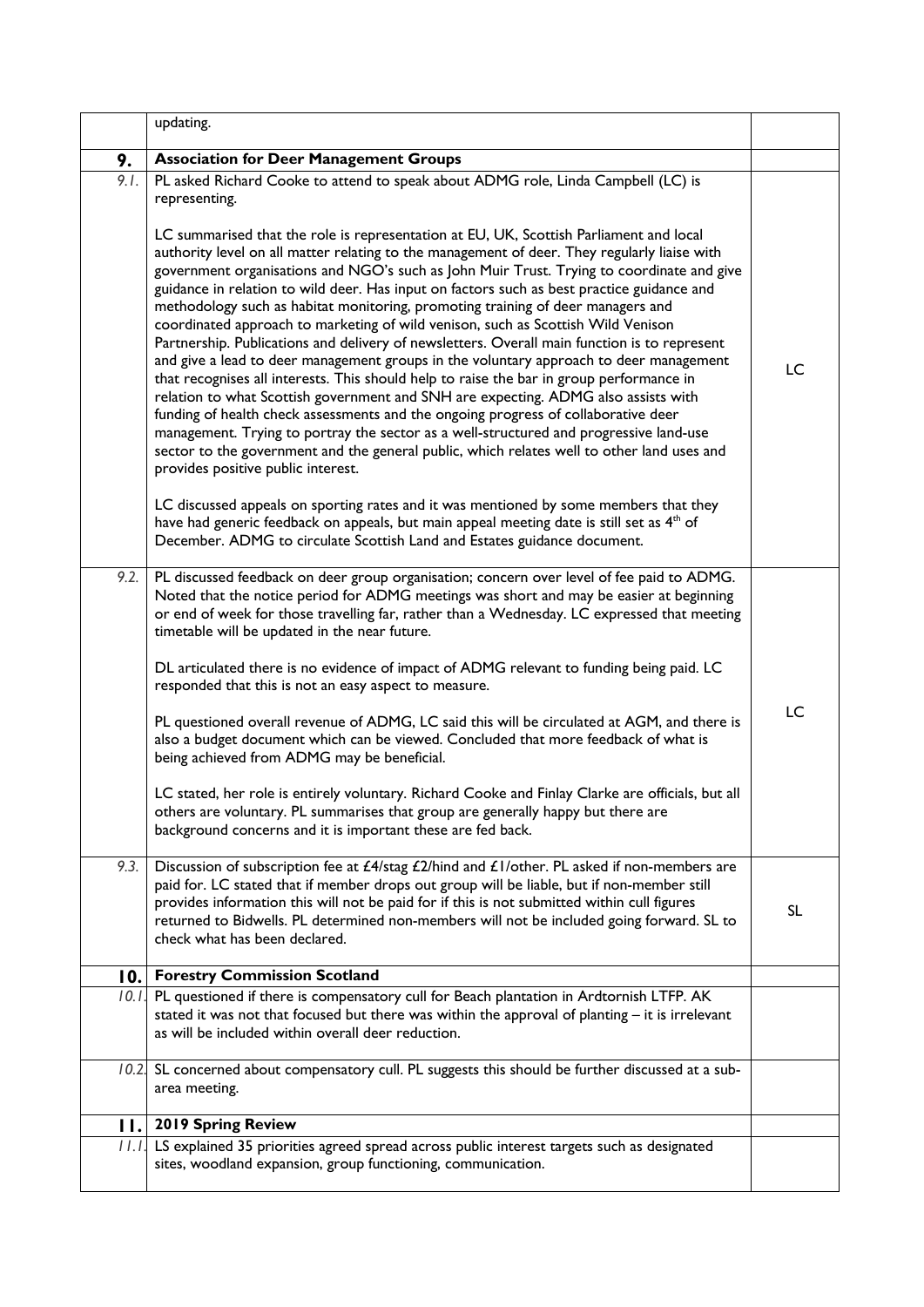|       | PL questioned if there was a change and if assessment would be on performance of deer<br>management plan, LS confirmed this will be assessed also, there is an expectation that groups<br>would have improved.                                                                                                                                                                                                                                                                                                                                                                                            |                                     |
|-------|-----------------------------------------------------------------------------------------------------------------------------------------------------------------------------------------------------------------------------------------------------------------------------------------------------------------------------------------------------------------------------------------------------------------------------------------------------------------------------------------------------------------------------------------------------------------------------------------------------------|-------------------------------------|
|       | LS stated that groups should focus on priority areas. Feedback will be given after this meeting<br>and SNH will give feedback following the review.                                                                                                                                                                                                                                                                                                                                                                                                                                                       |                                     |
|       | 11.2. PL previously asked SNH to review group members dropping out due to cost. LS stated as<br>long as groups are doing what the can, members dropping out is out with group control, and<br>providing meetings are being opened and advertised appropriately. LS stated member drop-<br>out will not be assessed but rather what the efforts the group have made to get all involved.                                                                                                                                                                                                                   |                                     |
|       | DL asked what sanctions can SNH impose on those not participating, LS stated under<br>section 40 of deer act information that is needed can be requested. Only planned culls for<br>following year can be requested, there is 36 days to return this information once requested.                                                                                                                                                                                                                                                                                                                          |                                     |
|       | There's general agreement that it is more difficult for members that choose to participate<br>and they are more heavily scrutinised, this is a disincentive. LS confirmed this has been<br>recognised by SNH.                                                                                                                                                                                                                                                                                                                                                                                             |                                     |
|       | LS confirmed it is a sanction of SNH that landholdings not participating in DMG and part of<br>strategic plan may have SNH and FCS funding withheld.                                                                                                                                                                                                                                                                                                                                                                                                                                                      |                                     |
|       | 12. Future Meetings                                                                                                                                                                                                                                                                                                                                                                                                                                                                                                                                                                                       |                                     |
| 12.1. | PL discusses tradition of holding meetings in member's houses, and having one meeting per<br>year in village hall.                                                                                                                                                                                                                                                                                                                                                                                                                                                                                        |                                     |
|       | IT suggests group should be meeting in mutual place that does not allow for fear or favour,<br>noted that this may be reason for repeated non-appearance of members. Public place would<br>allow for more public participation. AK agrees that it should seem open to public so at least<br>one meeting per year should be held publicly. DL strongly endorses holding all meetings<br>publicly. IT suggested considering Strontian or Ardgour halls, PL responded it makes sense to<br>hold meeting within deer group area. SL desires one meeting in public place, not concerned<br>for second meeting. |                                     |
|       | PL commended all members for previous hospitality of hosting deer group meetings.                                                                                                                                                                                                                                                                                                                                                                                                                                                                                                                         |                                     |
|       | General agreement that at least one meeting in public place and making meetings as open as<br>possible. The next meeting will be held in Lochaline Village Hall.                                                                                                                                                                                                                                                                                                                                                                                                                                          |                                     |
| 13.   | <b>Subscriptions</b>                                                                                                                                                                                                                                                                                                                                                                                                                                                                                                                                                                                      |                                     |
| 13.1. | There was slight confusion around current subscription fees, PL confirmed last year was<br>£150 admin fee per member and £100 extra levy for open hill members, which was later<br>corrected to £150 additional levy. Kilmaleau and Carna have dropped off subscription due to<br>the additional cost and there is word that Oronsay may also.                                                                                                                                                                                                                                                            |                                     |
|       | PL expressed that the group needs to levy approximately an additional £4000 to run the<br>group for the year (on top of ADMG subscription, totalling £1900).                                                                                                                                                                                                                                                                                                                                                                                                                                              |                                     |
|       | PL determines costs for Rory may be around £2000 for population model, dependant on<br>how much time it takes to carry out work.                                                                                                                                                                                                                                                                                                                                                                                                                                                                          | AK, Open<br>Range<br><b>Members</b> |
|       | PL asked for approval from the group that Angus is engaged for the following year at a rate<br>of $£1800$ . PL expresses the costs saved on collating information and paying a secretary by<br>having Angus. It is agreed that his work in an important asset to the group.                                                                                                                                                                                                                                                                                                                               |                                     |
|       | AK; proposal to increase headage payment to cover additional costs, to £5/hind or stag<br>£2/calf and £1/other. AK to calculate this based on previous years cull, it is likely to produce                                                                                                                                                                                                                                                                                                                                                                                                                |                                     |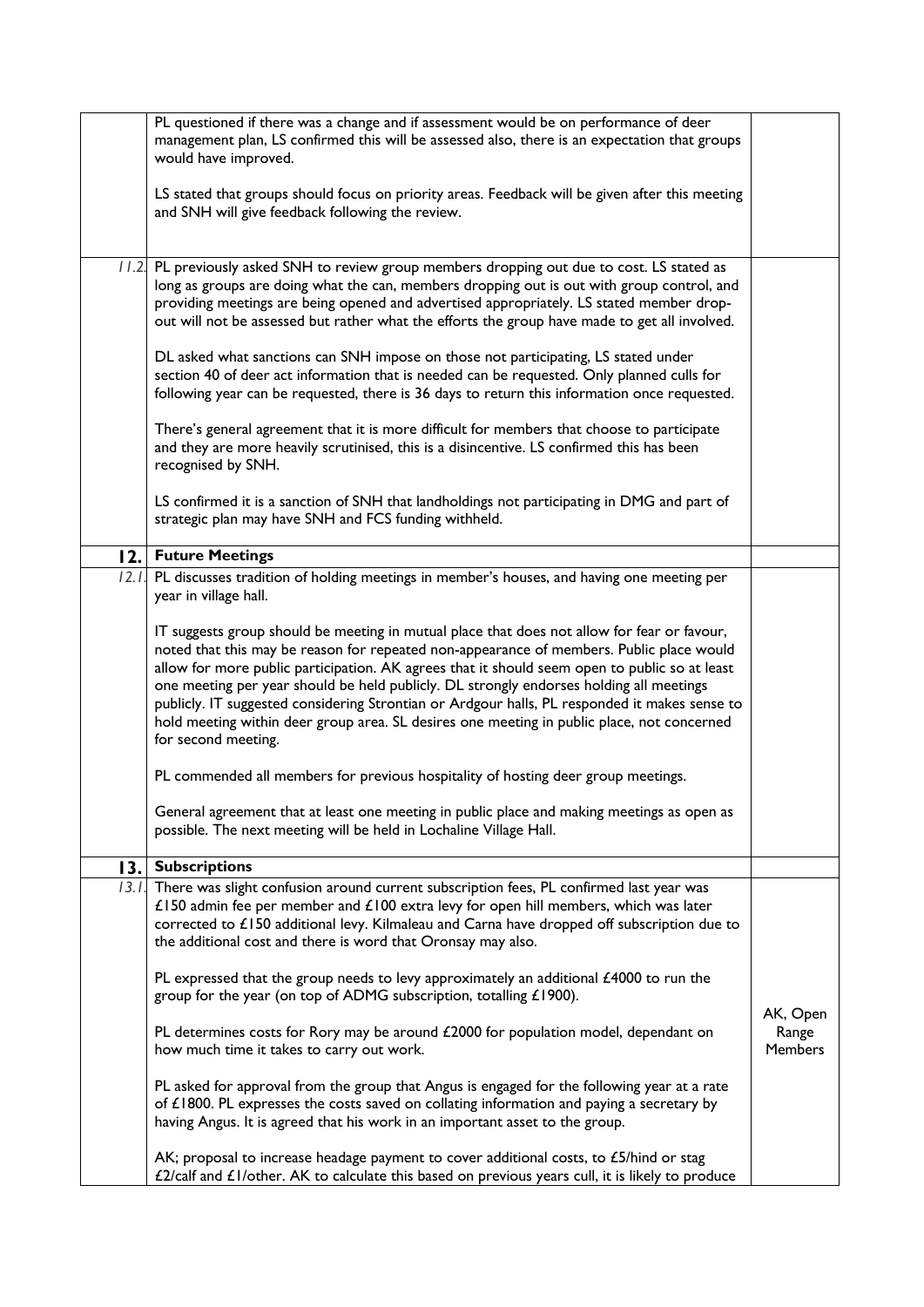|       | more than £4000 but this may later be required, and it can be adjusted if too much surplus in<br>future. PL declared this should allow for the additional levy to be lowered back to £100 for<br>open hill members. Concluded that treasurer should come to next meeting with proposal.                                                                                                                       |  |
|-------|---------------------------------------------------------------------------------------------------------------------------------------------------------------------------------------------------------------------------------------------------------------------------------------------------------------------------------------------------------------------------------------------------------------|--|
|       | PL confirmed there is $£2,500$ in the pot going into next year.                                                                                                                                                                                                                                                                                                                                               |  |
|       | PL suggests non-member associates should pay £50 flat rate sub, for properties less than<br>500ha that have no let stalking or principle activity is agriculture. DL then proposed that<br>these are still members but just pay a reduced rate.                                                                                                                                                               |  |
|       | It was finally agreed that if a property shoots under ten deer per annum there is a £50 group<br>fee plus headage payments, for membership. The remaining members have the original £150<br>fee plus headage payments.                                                                                                                                                                                        |  |
|       | Headage fee shall remain at £4/stag, £2/hind and calf, £1/other                                                                                                                                                                                                                                                                                                                                               |  |
|       | It was agreed that open range members should meet separately to discuss an additional levy<br>to fund Rory Putman's population model.                                                                                                                                                                                                                                                                         |  |
|       | 14. Any Other Business                                                                                                                                                                                                                                                                                                                                                                                        |  |
|       | 14.1. PL expressed there will likely be request for more information going forward due to the<br>spring 2019 review. Though some of this may be duplicate material it is important the group<br>are timely in sending through to speed up the information collating process.                                                                                                                                  |  |
|       | 14.2 DL recognised the voluntary work done by the group office bearers and suggested there<br>should be support from the group for funded help if this is an unreasonable workload. PL<br>responded that the help from Angus Davidson has been of great use, and it should be taken<br>as read that the office bearers have approved Angus to be engaged in the year going forward.                           |  |
|       | 14.3 AD highlighted that it is a difficult time for deer groups going forward and with the work<br>involved in the spring review it may be problematic trying to carry out the necessary work at<br>a minimal fee. It was also highlighted that most other groups are funding many more paid<br>hours such as secretaries.                                                                                    |  |
|       | 14.4. PL declared that it is not currently possible to project the next years cost, though there is<br>available reserve and there may need to be an additional levy in the spring if further admin<br>support is required.                                                                                                                                                                                   |  |
|       | PL suggested Ardtornish may wish to pay an additional fee due to the size of the property.<br>AK suggests that Rory's costs should be calculated first.                                                                                                                                                                                                                                                       |  |
|       | SL commented that the group would benefit from a professional secretary. PL suggested that<br>Angus' fees should possibly be raised going forward.                                                                                                                                                                                                                                                            |  |
| 14.5. | DL suggested that for public relations the group should ask for a slot at Morvern community<br>council meetings annually to discuss the work of the deer group and raise the profile. AK<br>suggested that presence at the meetings would be a good idea whether this is asked for by<br>the community council or offered by the group. DL noted that council meetings are the first<br>Monday of each month. |  |
|       | 14.6 Date of next meeting: 23rd April 2019<br>Possible dates for future meetings: 31 <sup>st</sup> October 2019 and 15 <sup>th</sup> April 2020                                                                                                                                                                                                                                                               |  |